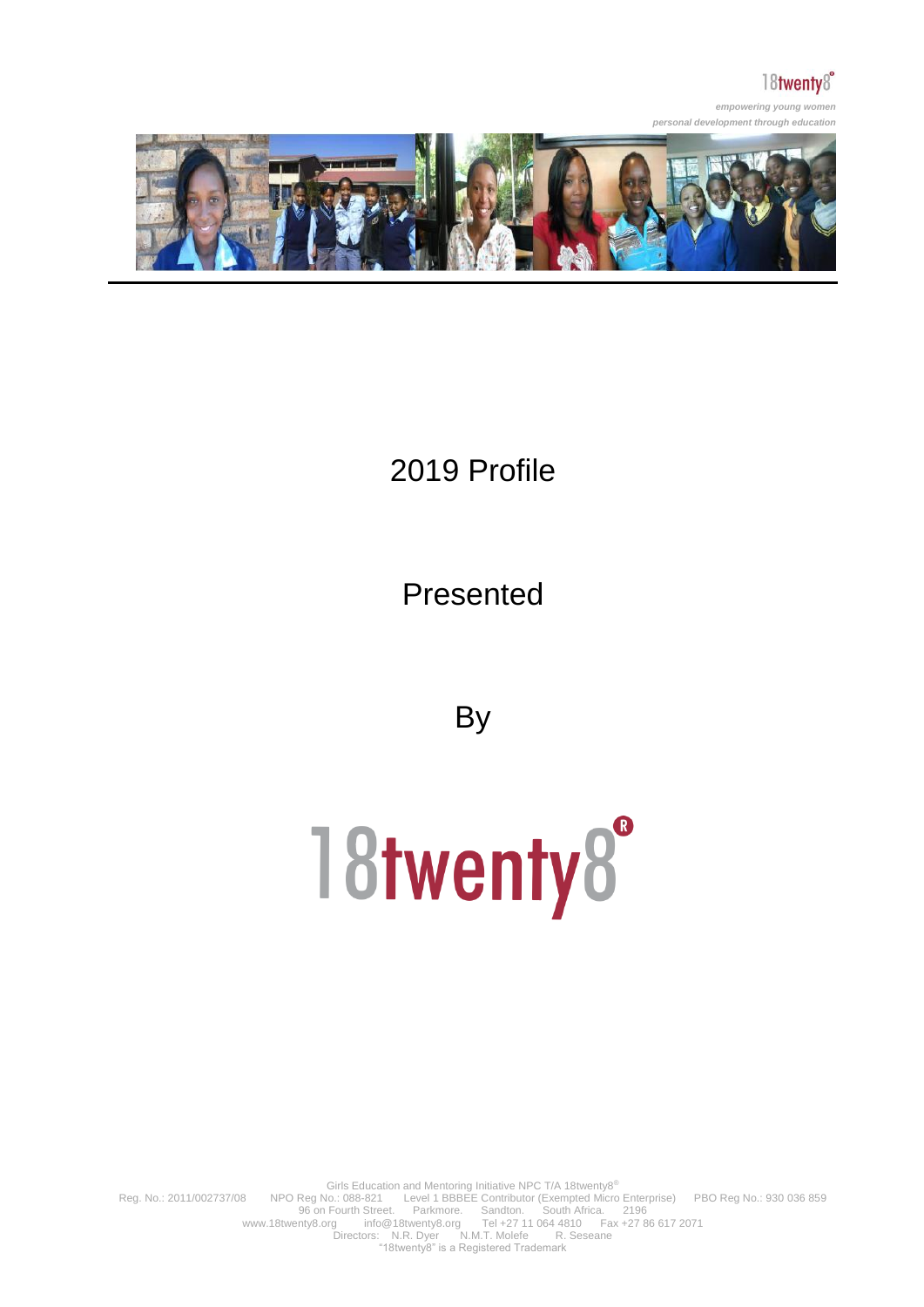*empowering young women* 



#### **About Us**

Established in May 2009, 18twenty8® is an award-winning, women-led Non Profit Organisation that empowers young women between the ages of 18 and 28, from disadvantaged backgrounds, by developing strategies for their educational and personal development. We encourage young women to view higher education as an attractive and necessary tool for their empowerment. Our approach remains empathetic, skills-enhancing and relevant to the young women we serve because we have experienced some of their challenges first-hand.

The idea to start the organisation came in October 2008 when, at age 28, Refiloe Seseane reflected upon the previous ten years of her life and what she had accomplished academically, emotionally and professionally since the age of 18. She felt that she would have gone a lot further if she had had someone mentoring and supporting her. So, at 28 she decided to provide the support that she did not have when she was 18, to other girls. That was what inspired the name 18twenty8®. We:

- conduct life-skills workshops for girls in grade 11 and grade 12 at high schools in marginalised communities
- curb youth unemployment by recruiting and training community-based youth to facilitate our life-skills workshops
- provide mentors for undergraduate female students through our Big Sister Network
- provide full financial assistance for the tertiary education of undergraduate young women
- produce successive generations of educated women leaders and mentors in all sectors

#### **What we do – Workshops**

In consultation with Life Orientation educators, we facilitate life-skills workshops for girls in grade 11 and grade 12 at high schools in marginalised communities. Our workshops have a strong focus on skill-building exercises that support the girls' development and cover the following topics:

#### **Green Girls Workshop [\(watch video here\)](http://www.youtube.com/watch?v=b1LpNMMPC7k)**

- Urban environmental awareness and conservation
- **Recycling**
- School clean-up campaigns
- Exposure to various careers in the green economy
- Climate change basics
- Reducing my carbon footprint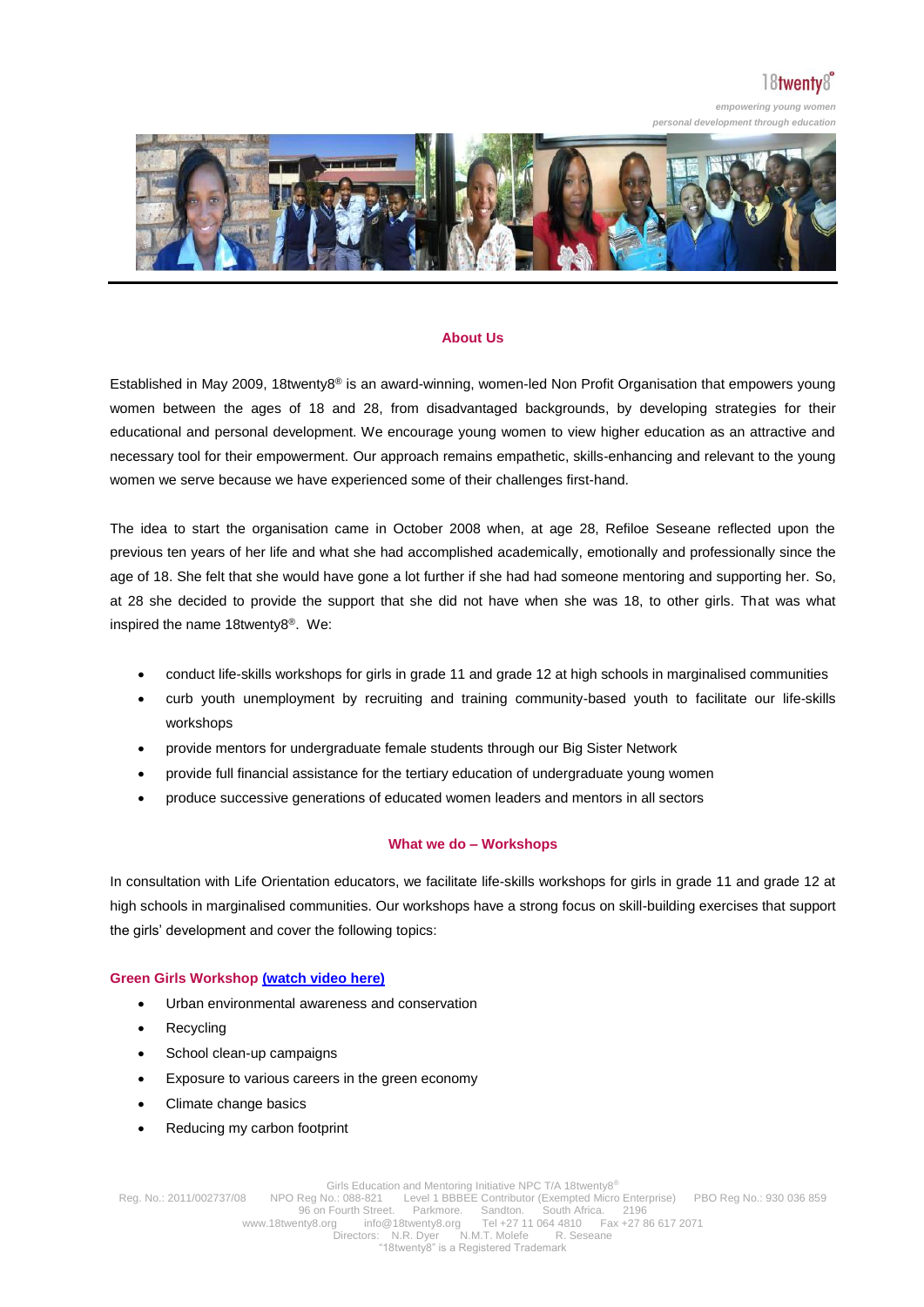*empowering young women* 



#### **Hip & Healthy Workshop [\(watch video here\)](http://www.youtube.com/watch?v=Mu-sHKZomqc)**

- HIV / AIDS
- Sexual responsibility and planned pregnancy
- Personal hygiene
- Saying no to #Blessers
- Anti rape and GBV
- Self defence

#### **Education Workshop**

- Funding for your education
- Transition to grade 12
- Transition to first year of university

#### **Professional Day Workshop**

• Professionals motivate the girls and give them exposure to various careers by bringing tools of the trade

#### **Self Empowerment Workshop [\(watch video here\)](https://www.youtube.com/watch?v=8meDYvtGkaY)**

- Assertiveness
- Goal setting & life planning
- Financial fitness
- Grooming
- Presentation power & public speaking

#### **Career & Entrepreneurship Development Workshop**

- CV / business plan writing
- Corporate etiquette and interview techniques
- How to cope at my first job / with my business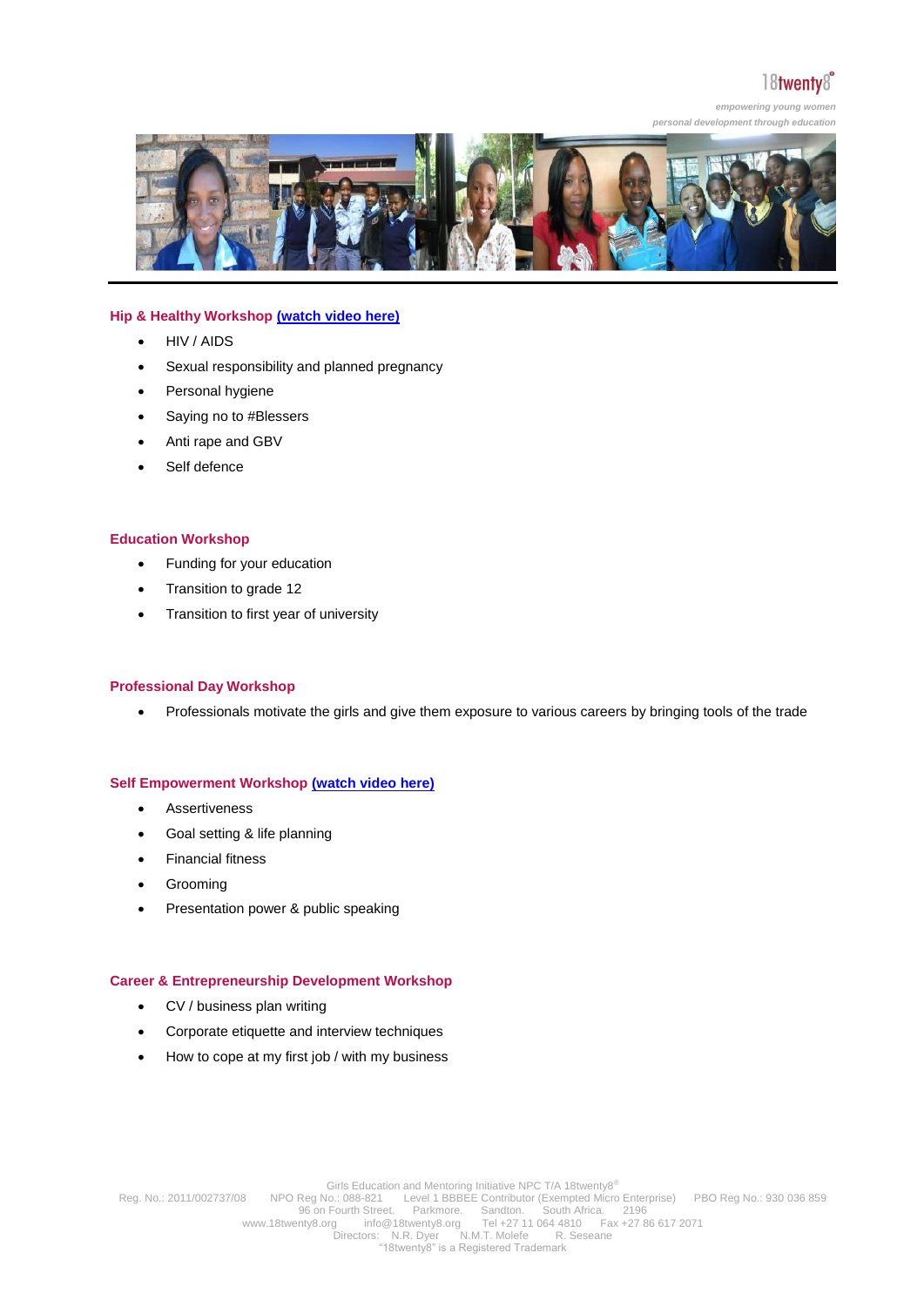*empowering young women* 



We have earned the support and respect of our partner high schools and have been humbled to receive the following accolades in recognition of our work:

- 2010 EDCON/Jet Community Award for School-Level programmes of Excellence
- 2010 Inyathelo Philanthropy Award
- 2014 Elizabeth Arden Make A Visible Difference Award
- 2014 Levi's Pioneer Nation Award



#### **What we do - Big Sister Network**

Our network is a pool of educated, professional women who are established in their respective careers and are willing to be a Big Sister to one girl (or more). Big Sisters are mentors who guide and support our Little Sisters during their undergraduate studies by giving them exposure and concrete advice. The basis for compatibility is the Big Sister's profession as this is what the Little Sister aspires to pursue upon graduation. In addition to financial constraints, the lack of positive, female role models and academic mentors, within families and the broader community, is commonly cited as contributing to high university drop-out rates, general despondency or a lack of direction in the lives of our beneficiaries.



We expect our Big Sisters to commit to their Little Sisters for at least a year, to see their Little Sisters at least once a month and keep in touch via text messages and phone calls. We host a quarterly networking brunch for our Big Sisters and their Little Sisters to give us updates on their mentoring relationships and the progress on Little Sisters' personal development plans.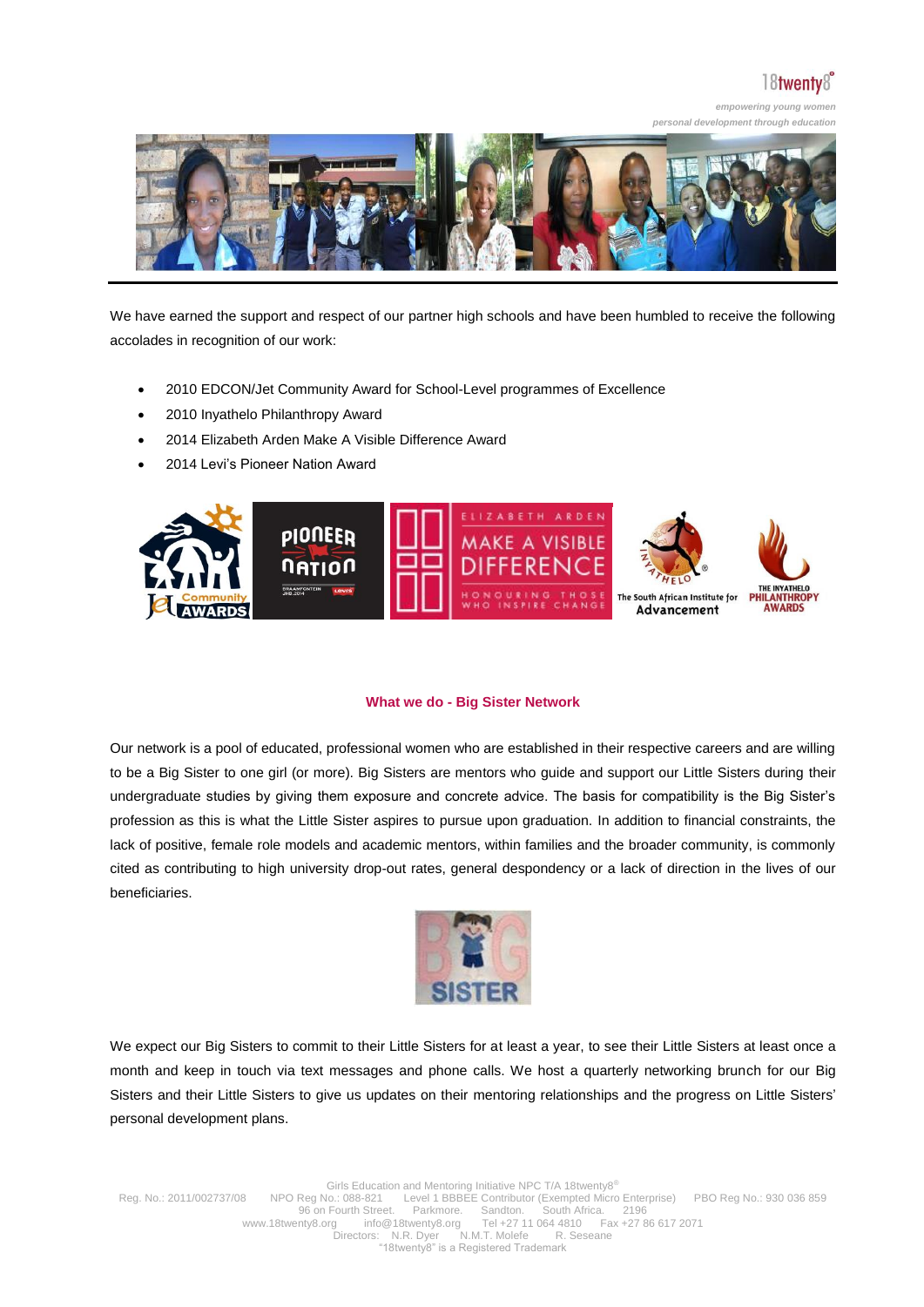### $18$ twenty $8^\circ$

*empowering young women personal development through education*



#### **What we do - Financial Assistance Programme**



Our beneficiaries are the first in their families to complete grade 12 - let alone enrol at university. Campaigns like #feesmustfall demonstrate that university education remains prohibitively expensive for the majority of South African students. We have many examples of young women who are academically-competent but forced to stay at home while they apply for funding or entry level jobs in order to earn an income to pay for their undergraduate education. This causes frustration and unnecessary delays for their educational attainment and personal development.

Through our Financial Assistance Programme we fundraise to cover tuition fees, textbooks, accommodation, a monthly living allowance and laptop for young women to complete any undergraduate degree of their choice. Consistent with our mission to produce leaders in all sectors of the economy, we have funded the full undergraduate degree costs of young women in the following fields: Education; Law; Economics; Computer Science; Sociology; Accounting; Construction Engineering; Biological Science and Entrepreneurship.

All of our graduates complete their degrees without interruption and start their first jobs, or pursue postgraduate studies, within months after graduation. Our Financial Assistance Programme enables them to enter the world of work without the burden of student loan debt. When students (or their families) take educational loans which they are unable to service, adverse credit profiles make it even harder for them to find work in a country with high unemployment.